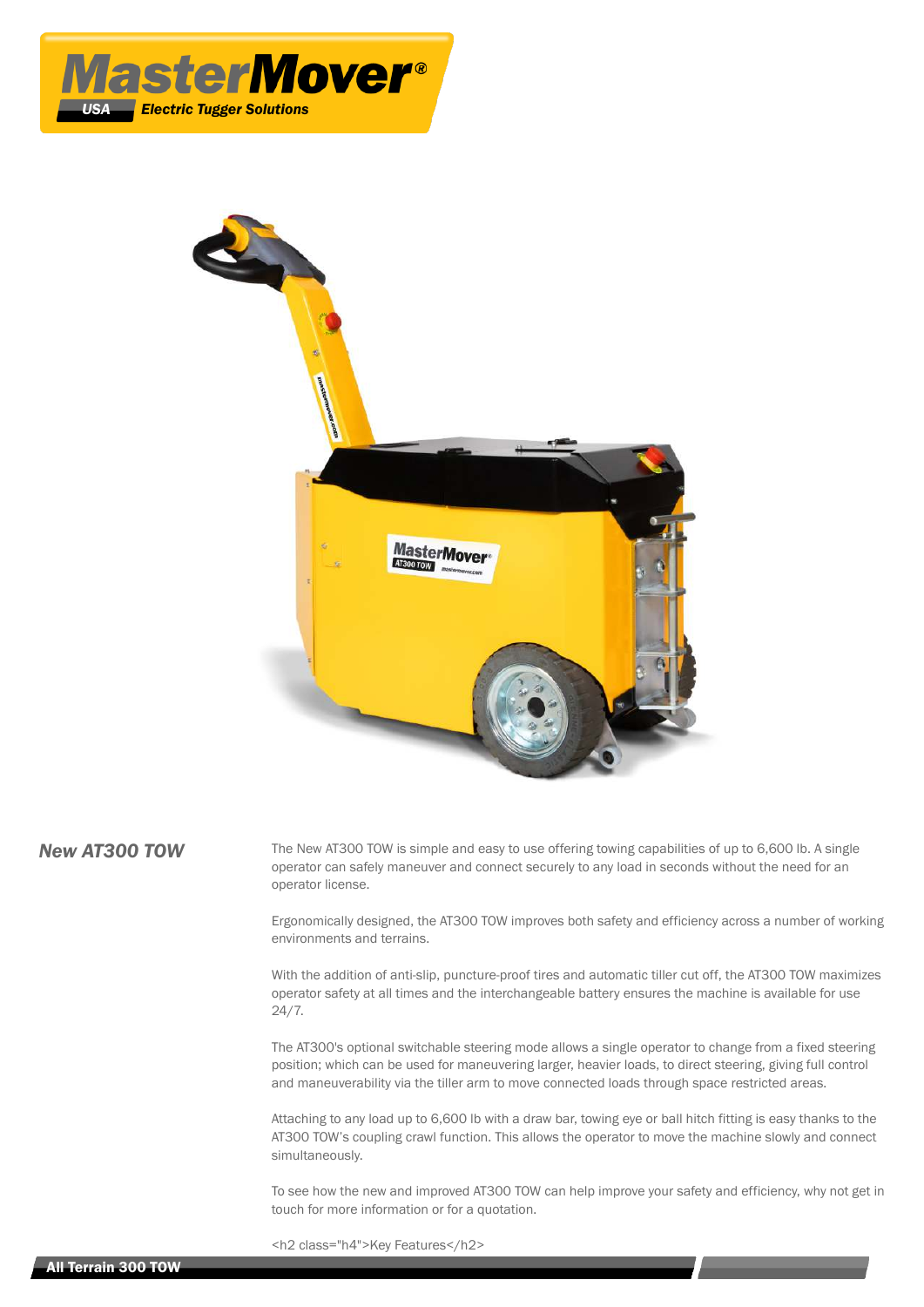

Automotive and Commercial vehicles





Healthcare Manufacturing and Assembly Healthcare

• Switchable steering mode

**KeyBenefits** 1 year full guarantee

- Pull any load safely up to 6,600 lbs
- Interchangeable battery for 24/7 operation
- Attach loads with a draw bar, towing eye or ball hitch
- Tiller arm release automatic braking system
- Variable speed control • Fully customisable and bespoke couplings

*ProductDimensions*







**SafetyFeatures** See our website for full technical details



Automatic cut off as tiller arm returns to vertical



Anti-crush button



Emergency stop button Warning horn



**MaxLoadWeight** See our website for full technical details



\*"Maximum load weight" is only a recommendation that we arrive at by estimating rolling resistance. Your environment and wheel type may affect this figure which is why we carry out a detailed technical evaluation on every project. All of our calculations include a "safe work load" factor to ensure safe operation in all circumstances.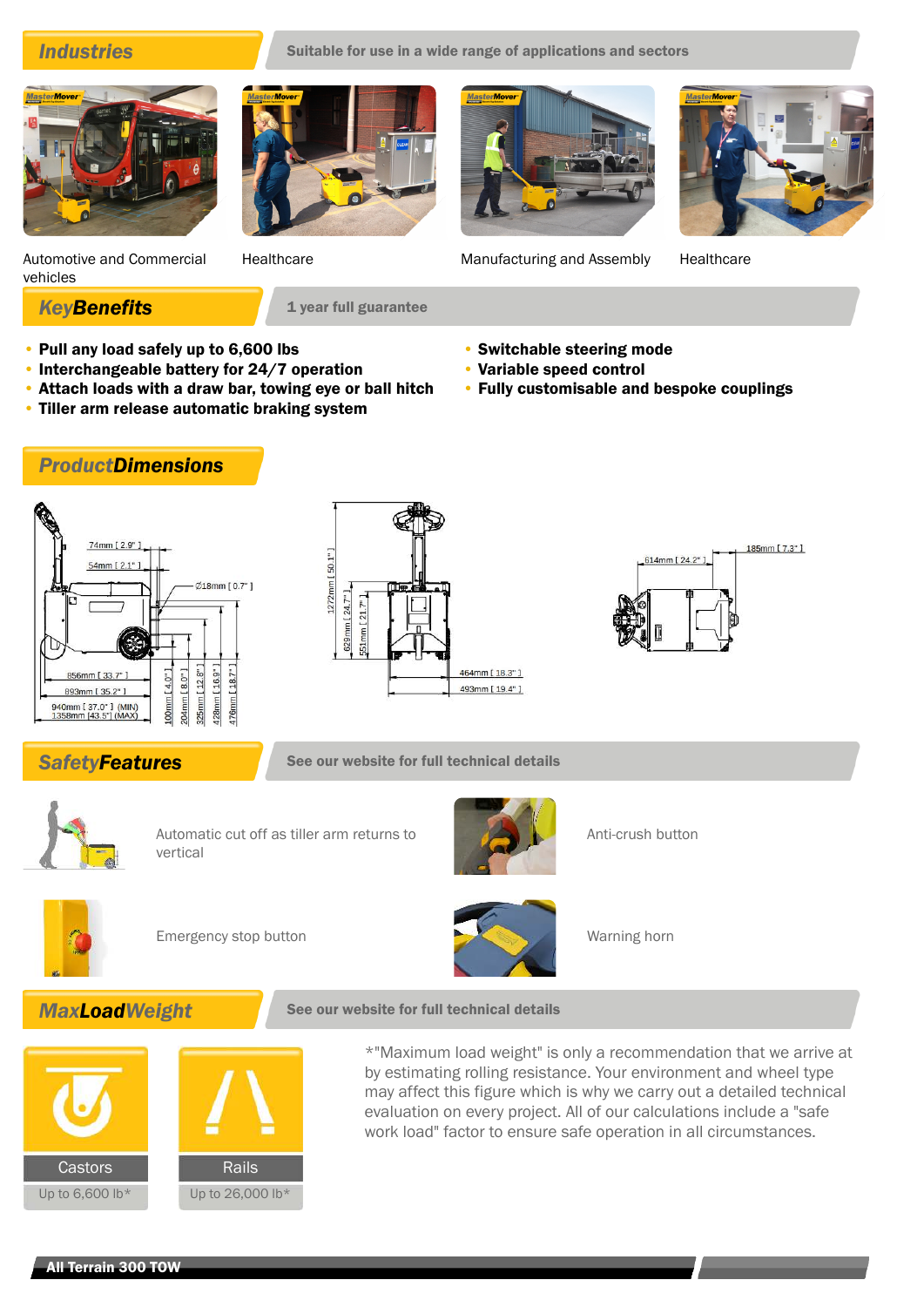### Identification

| AT300 TOW                   |
|-----------------------------|
| 6,600 lbs                   |
| 26,500 lbs                  |
| 900 lbs                     |
| Electric                    |
| Electromagnetic             |
| Non Marking Rubber          |
| 0.8 kW                      |
| DC.                         |
| $0.1 \text{ km/h}$ - 5 km/h |
| IP44                        |
| 1,765                       |
| 2,217                       |
|                             |

# Battery options

| Battery pack - sealed - interchangeable | 73Ah 24V |
|-----------------------------------------|----------|
| Battery pack - lithium - fixed          | 79Ah 24V |

# Charging options

| Charger - external           | 15A 24V - 85V-265V |
|------------------------------|--------------------|
| Charger - lithium - external | 40A 24V - 85V-265V |
| Charger - internal           | 15A 24V - 85V-265V |

### Additional equipment

| Flashing safety light and motion bleeper        |
|-------------------------------------------------|
| Lithium battery                                 |
| Machine crawl coupling assist                   |
| Fifth wheel                                     |
| Variable speed selector                         |
| Battery protection system                       |
| Wireless control handset                        |
| Steering mode switch                            |
| that we have a consequently seen and the second |

### Male coupling options

| Coupling - male - pin                                        |
|--------------------------------------------------------------|
| Coupling - male - height adjustable tow ball - 50mm          |
| Coupling - male - adjustable towing arm                      |
| Coupling - male - height adjustable box - small - horizontal |

# Female coupling options

Coupling - female - box